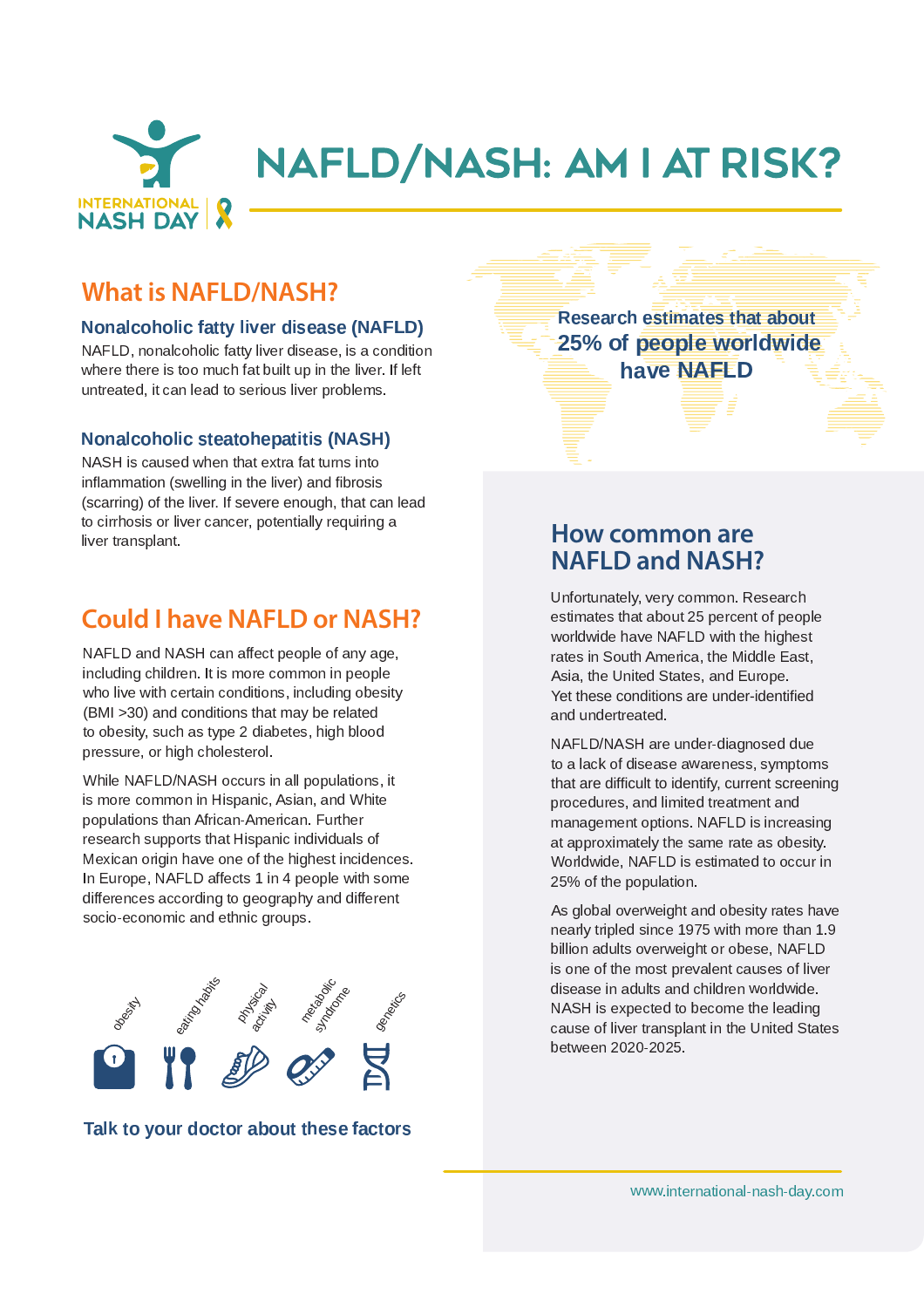# **What are the signs and symptoms of NASH?**

<sup>z</sup> : <sup>6</sup> : <sup>7</sup> ; <sup>7</sup> <sup>4</sup> - <sup>7</sup> : <sup>7</sup> - ^ <sup>4</sup> <sup>6</sup> - <sup>6</sup> ^ - : <sup>4</sup> <sup>6</sup> - { - <sup>|</sup> } : ^ : : <sup>7</sup> { <sup>4</sup> ; - <sup>7</sup> <sup>~</sup> - { : - <sup>8</sup> <sup>9</sup> <sup>=</sup> \_ ` <sup>6</sup> ;  - <sup>|</sup>

 $\mathsf{H}$  and  $\mathsf{H}$  is denoted by  $\mathsf{H}$  and  $\mathsf{H}$   $\mathsf{H}$   $\mathsf{H}$   $\mathsf{H}$   $\mathsf{H}$   $\mathsf{H}$   $\mathsf{H}$  . The set of  $\mathsf{H}$ 

- Fatigue (tiredness that does not resolve with rest)
- Changes to skin color (yellowing)
- تنصص الصور تنصيص المطاه

y and the second second the second second second second second second second second second second second second be caused by NASH. If it develops, these symptoms may be observed:

- Jaundice (yellowing of the skin and whites of eyes)
- a Hobirobi
- a Curallina ef tha abalamas
- a Douburn



## **How is NAFLD/NASH diagnosed?**

 $B \cup B \sqsubset D$  and  $B \cap C \sqcup A$  are leaven vanished. observable symptoms in the early stages. There are several tests to diagnose NAFLD/NASH. These tests include:



# **What happens if I am diagnosed with NASH?**

Ques etter the sex personal explication for NATI DAIA OI House on the sex personal explication in plinter trials being tested for approval. In early stages, it is possible to stop it from progressing to severe liver damage through lifestyle change by focusing on physical activity and nutrition.

Deen la with NACH ens et e hinhen violed devoloping ethen conditions avak en production de la discudence en sandiar pagardan diagoga - Candiagogal dagba ang ang at tha lagdina agrega at manaliketan pagalal lining reik NASH or non-alcoholic fatty liver disease.

If left untreated and the liver becomes damaged to the point of failure, a liver transplant may be required. NASH can progress into cirrhosis, liver cancer, or result in death and is expected to become the leading cause of liver transplant in the United States.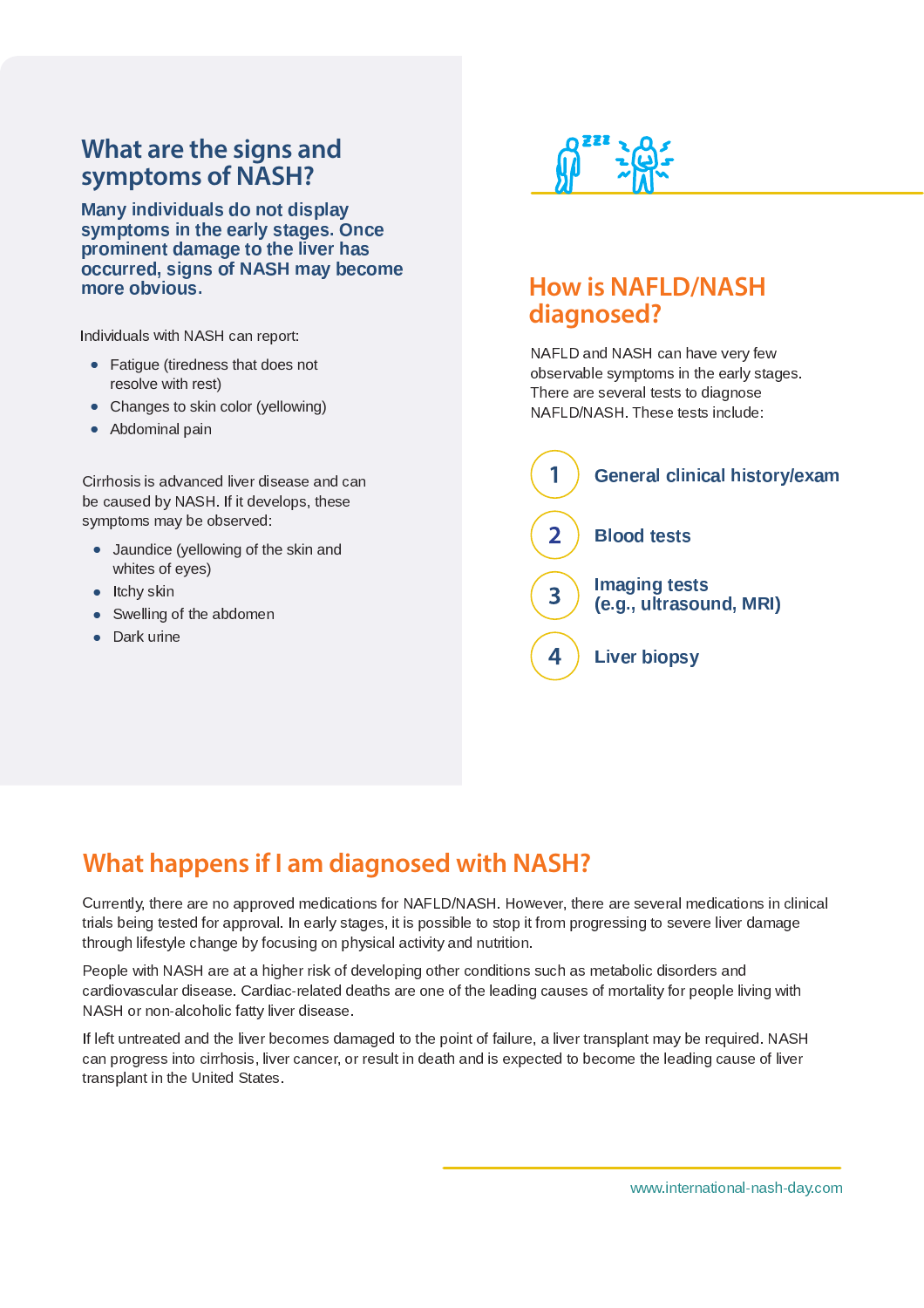# How can I reduce my risk for NAFLD/NASH?

The amount of fat in the liver can be reduced through nutrition (similar to a Mediterranean diet), physical activity, maintaining a healthy weight, and adequate sleep. This can help prevent and treat NAFLD and NASH.

Post this on your fridge as a reminder







Read the nutrition labels to look for hidden fat, sugar, and sodium



Have a goal of 5 portions of fruit and vegetables a day

Eat foods high in fiber including whole grains

Use extra virgin olive oil as main added fat



Avoid oversized portions. Different products have different serving sizes

Switch sugary drinks

and sodas for water or

low-calorie beverages



Avoid processed food and fast food



Avoid saturated fatty acid



Consume fish 2-3 times per week



# **Activity**



Aim for 60 minutes of physical activity a day. It does not have to be all at the same time. Walk more, exercise, take the stairs whenever possible



Sleep matters. Have a regular bedtime to ensure enough sleep. Ask your health care provider about your suggested amount of sleep



Reduce screen time by limiting media use and device type. Avoid screen time while eating and making sure screen time does not interfere with sleep and physical activity